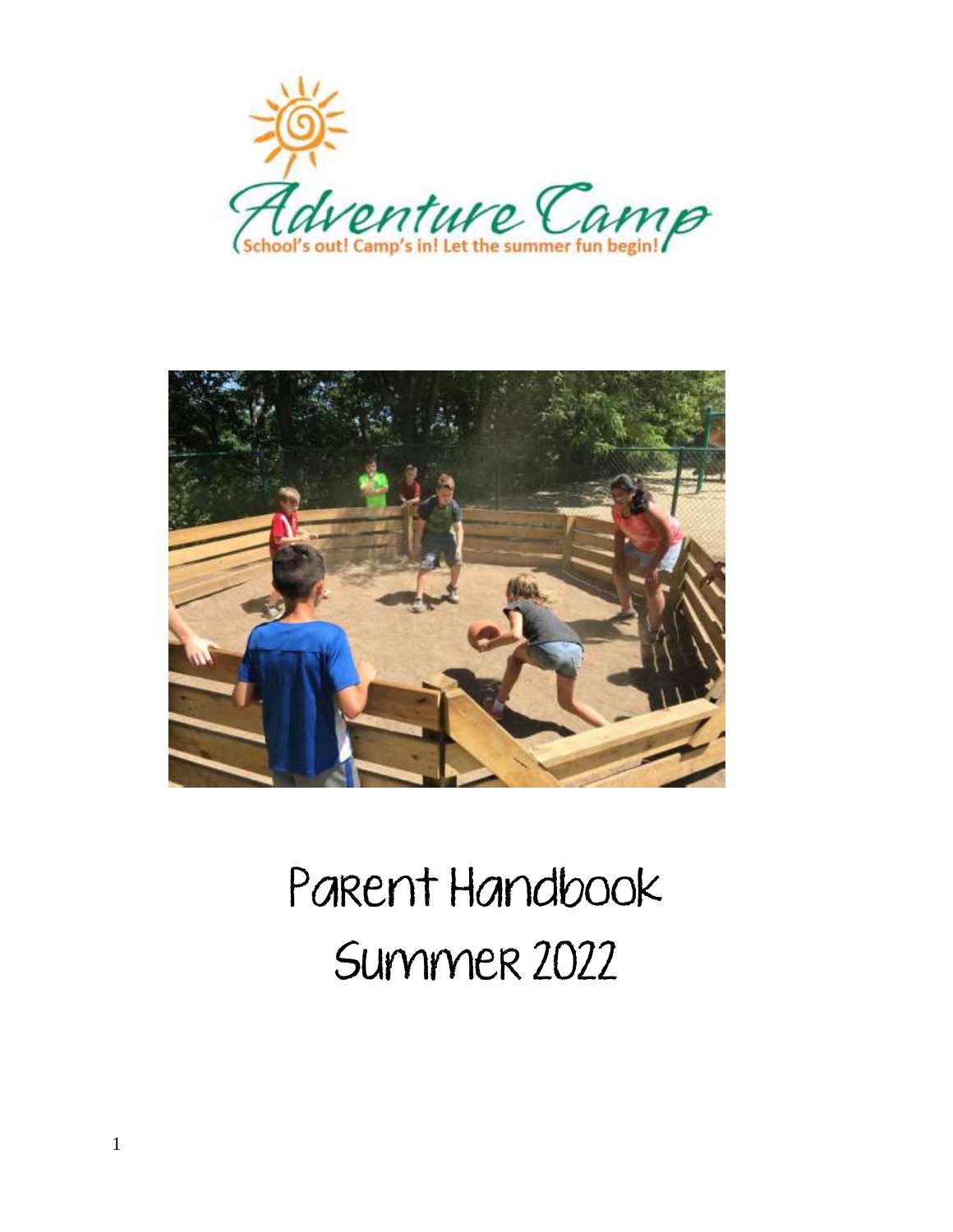

2022 Summer

Dear Parents:

I would like to welcome you and your child to Adventure Camp Summer 2022. Our program is part of the Nashua Adult Learning Center ("the ALC"). For over 25 years, Adventure Camp has been providing children with an outstanding day camp experience!

Adventure Camp offers children an environment that is safe, fun and full of opportunities for recreational activities, arts and crafts, fieldtrips, swimming, STEM enrichment and more! We strive to help your child grow in confidence, develop friendships, explore new experiences, and make lasting memories while enjoying an amazing camp atmosphere.

Please take the time to read this parent handbook carefully. It is our opportunity to share with you our goals, policies, procedures and other important information. You are responsible for the material contained in it.

Please visit our website at **nashuaalc.org** for Adventure Camp/School Age Adventures enrollment information. If you have any questions, call me at 603-882-9080 X2238 or email me at [cbunis@nashuaalc.org.](mailto:cbunis@nashuaalc.org)

On behalf of our Adventure Camp staff, we thank you for choosing our camp and are looking forward to a fun and exciting summer with your child!

Sincerely,

# **Christina Bunis**

Christina Bunis School Age Care Coordinator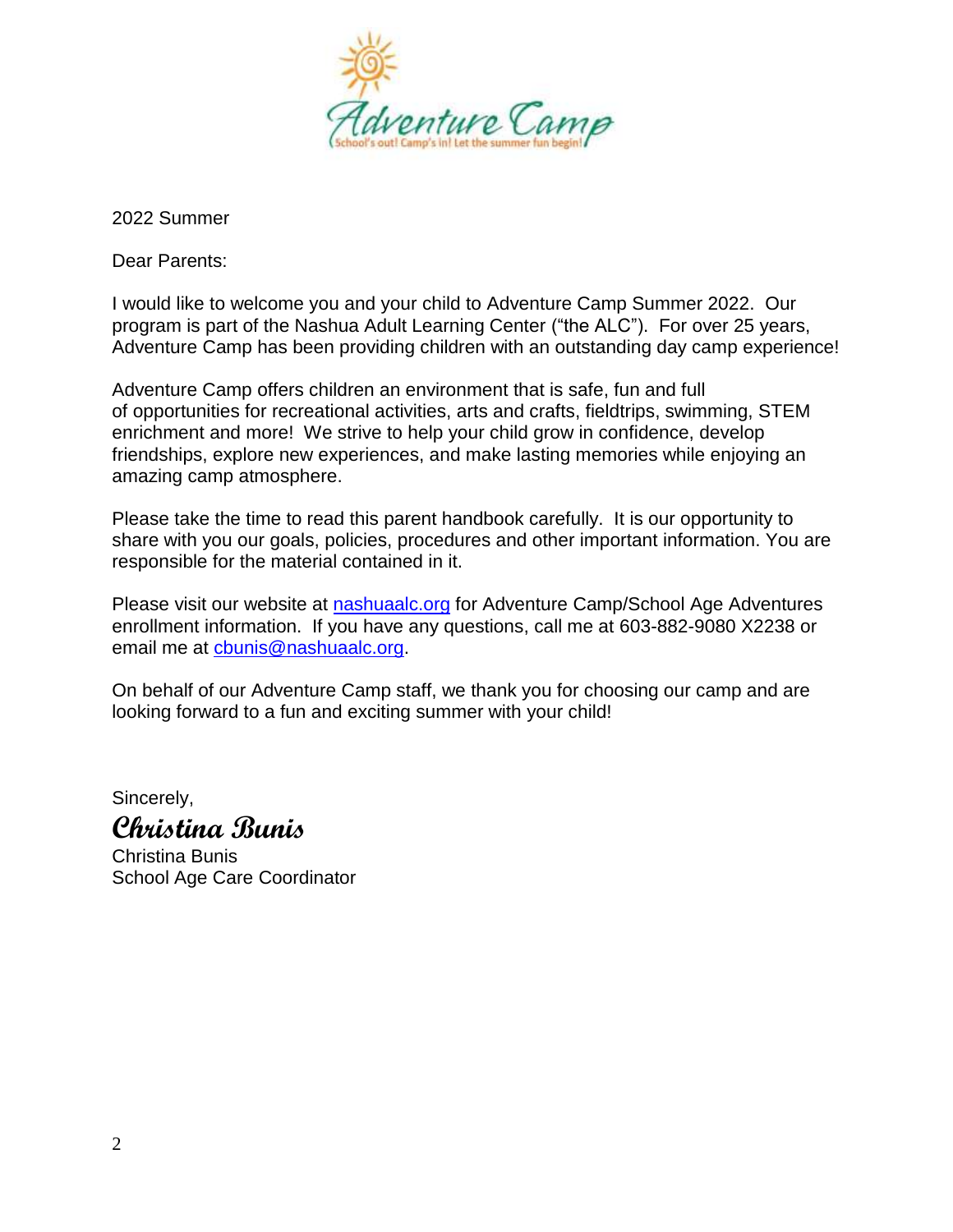# **Table of Contents**

| <b>Camp Enrollment Information</b>                   | 3              |
|------------------------------------------------------|----------------|
| Payments                                             | 3              |
| Withdrawals                                          | 3              |
| <b>Tuition Agreement</b>                             | $\overline{4}$ |
| <b>Responsibilities</b>                              | 5              |
| <b>Children with Disabilities</b>                    | 5              |
| <b>Illness</b>                                       | 5              |
| <b>Accident / Emergencies</b>                        | $\overline{6}$ |
| Toileting                                            | $\overline{6}$ |
| Medication                                           | $\overline{7}$ |
| Food                                                 | 9              |
| Sign In / Sign Out                                   | 9              |
| <b>Phone Calls</b>                                   | 9              |
| <b>Student Dress</b>                                 | 9              |
| Sunscreen                                            | 10             |
| Swimming                                             | 10             |
| <b>Fieldtrips</b>                                    | 10             |
| <b>Bus</b>                                           | 10             |
| <b>Electronics</b>                                   | 11             |
| <b>Toys</b>                                          | 11             |
| Child Abuse / Neglect                                | 11             |
| <b>Sexual Harassment</b>                             | 11             |
| <b>Parent/Guardian Communication</b>                 | 11             |
| Parent/Guardian Code of Conduct                      | 12             |
| <b>Behavior Management</b>                           | 12             |
| <b>Adventure Camp Reminders</b>                      | 13             |
| <b>What To Bring Daily</b>                           | 13             |
| <b>USDA Statement</b>                                | 15             |
| State of New Hampshire Bureau of Licensing Statement | 15             |

# **Camp dates:**

June 28– Aug. 19

# **Camp hours:**

7:00 AM - 6:00 PM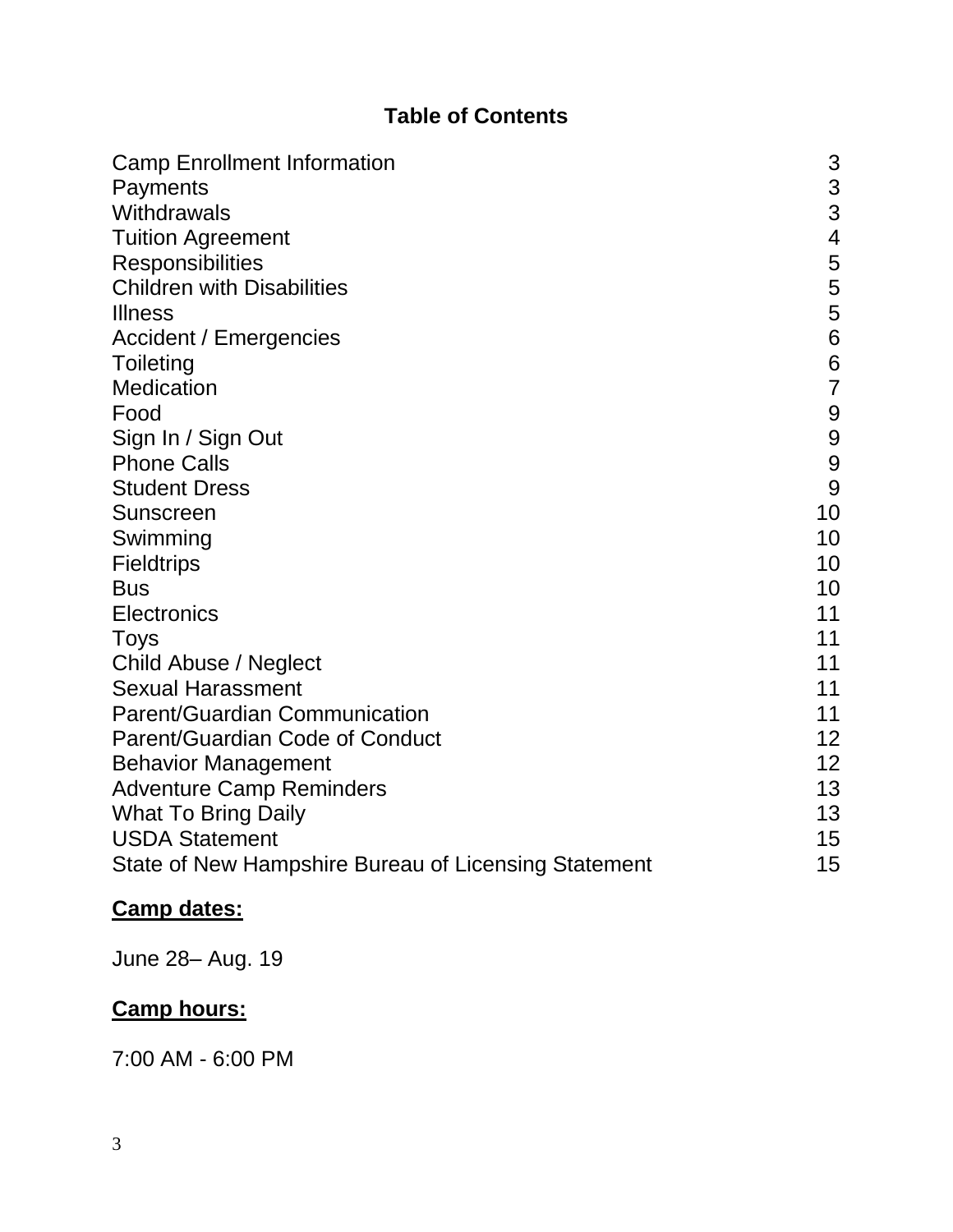# **WELCOME TO ADVENTURE CAMP**

Welcome to Adventure Camp! Adventure Camp provides a safe, caring and fun environment where children participate in a variety of recreational activities. We offer private swim time at Crown Hill pool, age-appropriate fieldtrips, trips to a State Park, biking and rollerblading, community service learning projects, cooperative play, developmentally appropriate activities, games and sports, STEM enrichment activities, plus a wonderfully qualified and talented staff. Parents can work without worry!

*Please read this parent information book carefully. You are responsible for the information contained in it. If you have any questions, contact Christina Bunis at 603-882-9080 x2238 or cbunis@nashuaalc.org.*

#### **CAMP ENROLLMENT INFORMATION**

- 1. New Hampshire Childcare Licensing requires all campers to have a completed health form on file at camp prior to attending camp, including immunizations and a physical exam. Physicals must be dated within a year prior to enrolling and be signed by a physician to be valid. We recommend you keep a copy for your records.
- 2. Your completed Emergency Information packet (including all health forms) are due at the time of enrollment. Enrollment is complete when your child's forms are on file. **NO CAMPER** will be allowed into camp without their completed packet
- 3. It is the responsibility of the parent/guardian to keep enrollment records current as to phone numbers and persons authorized to pick up children.

# **PAYMENTS**

We have 2 payment options: 1) You may pay in full for all Summer Camp tuition at the time of registration; or 2) You may pay the weekly Summer Camp deposit and have the balance of the tuition auto-drafted through Tuition Express in accordance with your payment schedule. Payments are NOT accepted at camp. Parents are responsible for following their payment schedule. Your camp account must be kept current in order for your child to attend. The application fee and deposits are non-refundable and non-transferable.

# **WITHDRAWALS**

Refunds, minus the registration fee and non-refundable tuition deposit, are issued *only if you cancel on or before June 10, 2022*. After June 10, 2022, you are responsible to pay the full amount for the Summer Camp weeks you selected, regardless whether or not your child attends.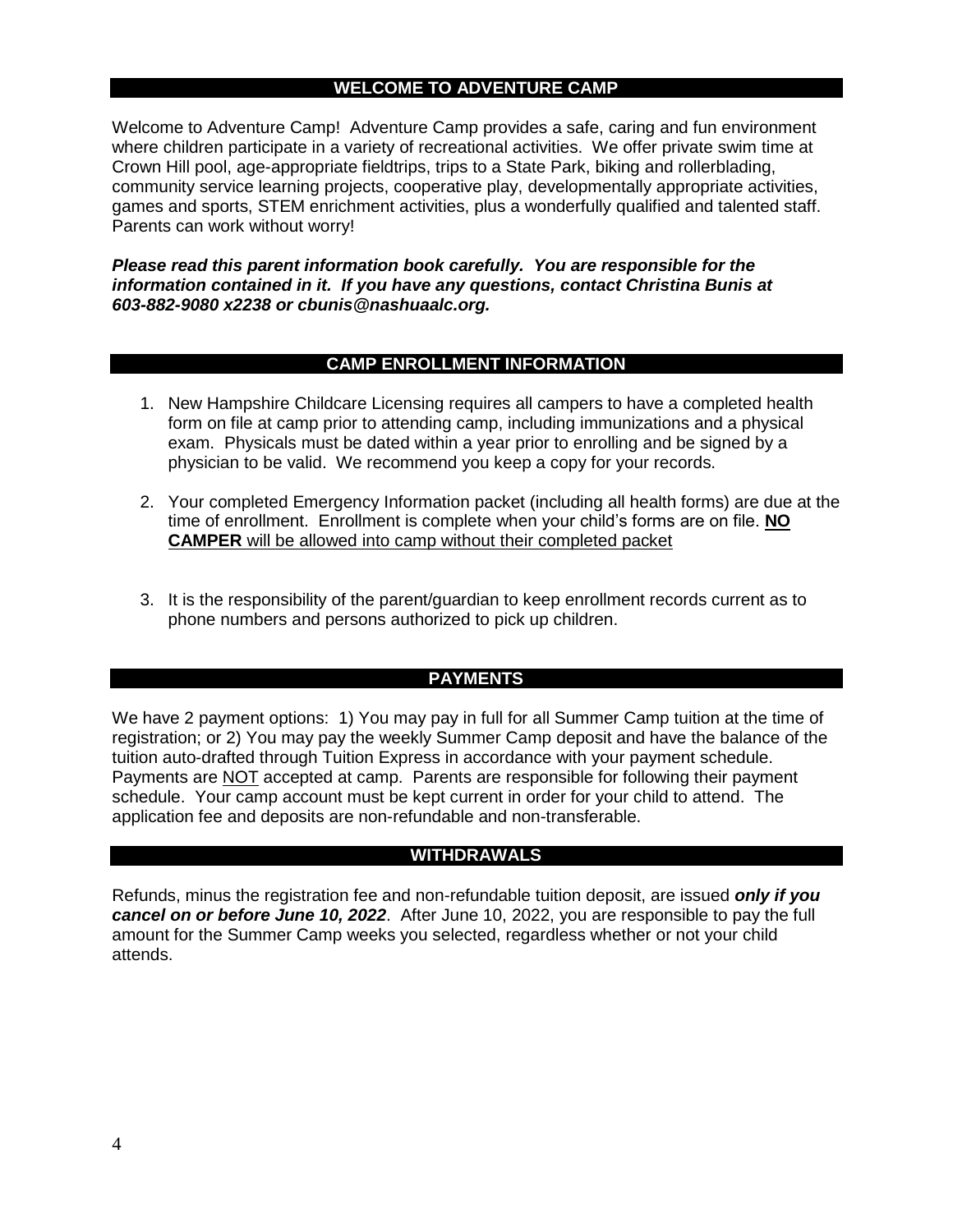- There are two payment options for weekly summer camp tuition after the initial registration fee and tuition deposit are made:
	- 1. Pay in full at the time of registration for all summer camp tuition; or
	- 2. Pay weekly summer camp tuition (charged every Friday) through your designated Tuition Express account. Please clearly identify your credit card or bank account number on the attached Tuition Express form.
- All ALC accounts must be current in order to enroll your child in summer camp.
- A \$40.00 non-refundable registration fee per child and two-week tuition deposit is required with your application at the time of registration.
- Tuition deposit refunds (minus the registration fee) are issued *only if you cancel on or before June 10, 2022.* **After June 10, 2022, all initial tuition deposits are non-refundable**.
- Tuition payments are automatically withdrawn from your designated Tuition Express bank or credit card account each Friday, and account statements are emailed weekly.
- Should your payment information change for any reason, you must update the Billing Office of the ALC with the new information prior to your child(ren) attending camp.
- Should your weekly payment decline for any reason, an alternate successful payment must be provided to the ALC Billing Office prior to your child(ren) attending camp.
- You are required to pay the full tuition for any and all days you register your child(ren) for summer camp as reflected under "SCHEDULE" of this application. That tuition will be charged to your Tuition Express account, regardless of whether or not your child attends camp.
- A \$15.00 insufficient funds fee will be applied to your account for any and all returned payments.
- Our program closes at 6:00 PM. A late fee of \$1.00 per minute will be charged to your account for any pick-ups after 6:00 PM. Repeated late pick-ups may result in disenrollment from our program.
- If you receive reduced rates through the NH Department of Health and Human Services (NH DHHS) and a change to your determination or eligibility is made, you must notify our office immediately. Any charges not covered by NH DHHS are your responsibility and must be paid accordingly.
- The ALC reserves the right to dis-enroll your child from our program for non-payment of fees, repeated late pickups or child or parent behavior that causes a safety concern or disruption of the program.
- Questions on your billing account? Contact Allison at 603-882-9080 x 2213.

**I \_\_\_\_\_\_\_\_\_\_\_\_\_\_\_\_\_\_\_\_\_\_\_\_\_\_\_\_\_\_\_\_\_\_ have read the above Tuition Agreement and understand it is my responsibility to comply with the items listed above. I further understand and agree that in signing this Tuition Agreement, I am personally liable for full tuition payment for any and all days I registered my child(ren) for summer camp as reflected under "SCHEDULE" of this application and grant permission to the ALC to charge my designated Tuition Express account for that tuition, regardless of whether or not my child(ren) attends summer camp.**

\_\_\_\_\_\_\_\_\_\_\_\_\_\_\_\_\_\_\_\_\_\_\_\_\_\_\_\_\_\_\_\_\_\_\_\_\_\_\_\_\_\_\_\_\_\_\_\_\_\_\_\_\_\_\_\_\_\_\_\_\_\_\_\_\_\_\_\_\_\_\_\_\_\_\_\_\_\_\_\_\_\_\_

Parent/Guardian Signature Date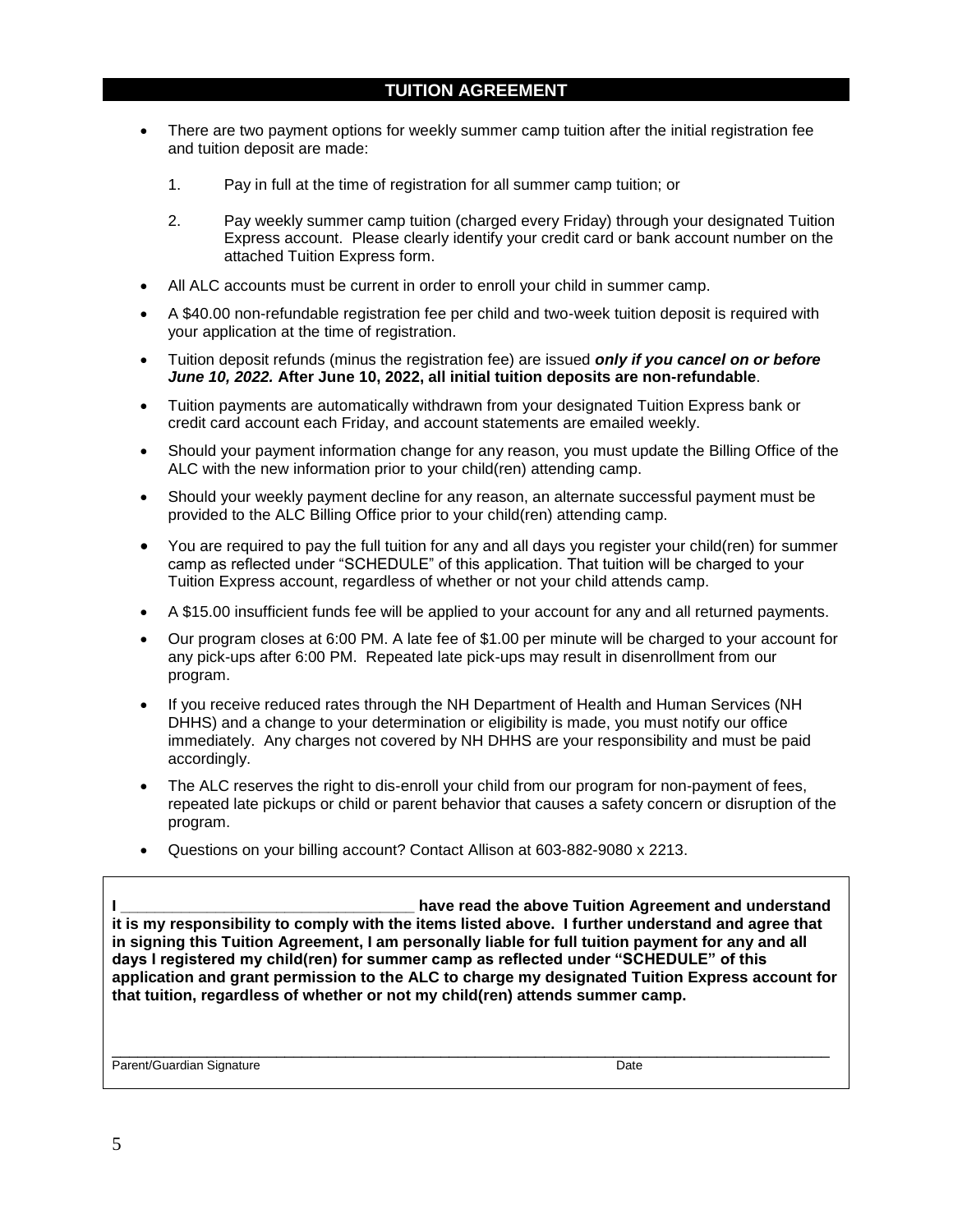# **RESPONSIBILITIES OF CAMP, CAMPERS AND PARENTS/GUARDIANS**

# **CAMP STAFF RESPONSIBILITIES**

To provide a safe, positive and enriching environment which meets the developmental needs of students.

To provide caring staff, who show genuine respect for students and provide positive role models.

To keep parents/guardians informed through regular newsletters, flyers and verbal communication.

# **CAMPER RESPONSIBILITIES**

To be friendly.

To be safe.

To be honest.

To be respectful.

| But most of all: to have fun! |  |  |  |  |  |  |  |
|-------------------------------|--|--|--|--|--|--|--|
|-------------------------------|--|--|--|--|--|--|--|

# **PARENT/GUARDIAN RESPONSIBILITIES**

To observe the rules and policies of the program.

To share concerns with staff members about your child's needs in the program.

To listen to concerns of staff members about your child's behavior and work towards an agreeable solution to any problems.

To keep your child's information complete and up-to-date.

To inform the program when your child will not be in attendance.

To inform the program if someone else will be picking up your child.

To read our Family Handbook, billing information and posted information at the programs in the "Parent Communication" areas by the sign in/out sheets.

To abide by all contract obligations, including keeping your financial account current.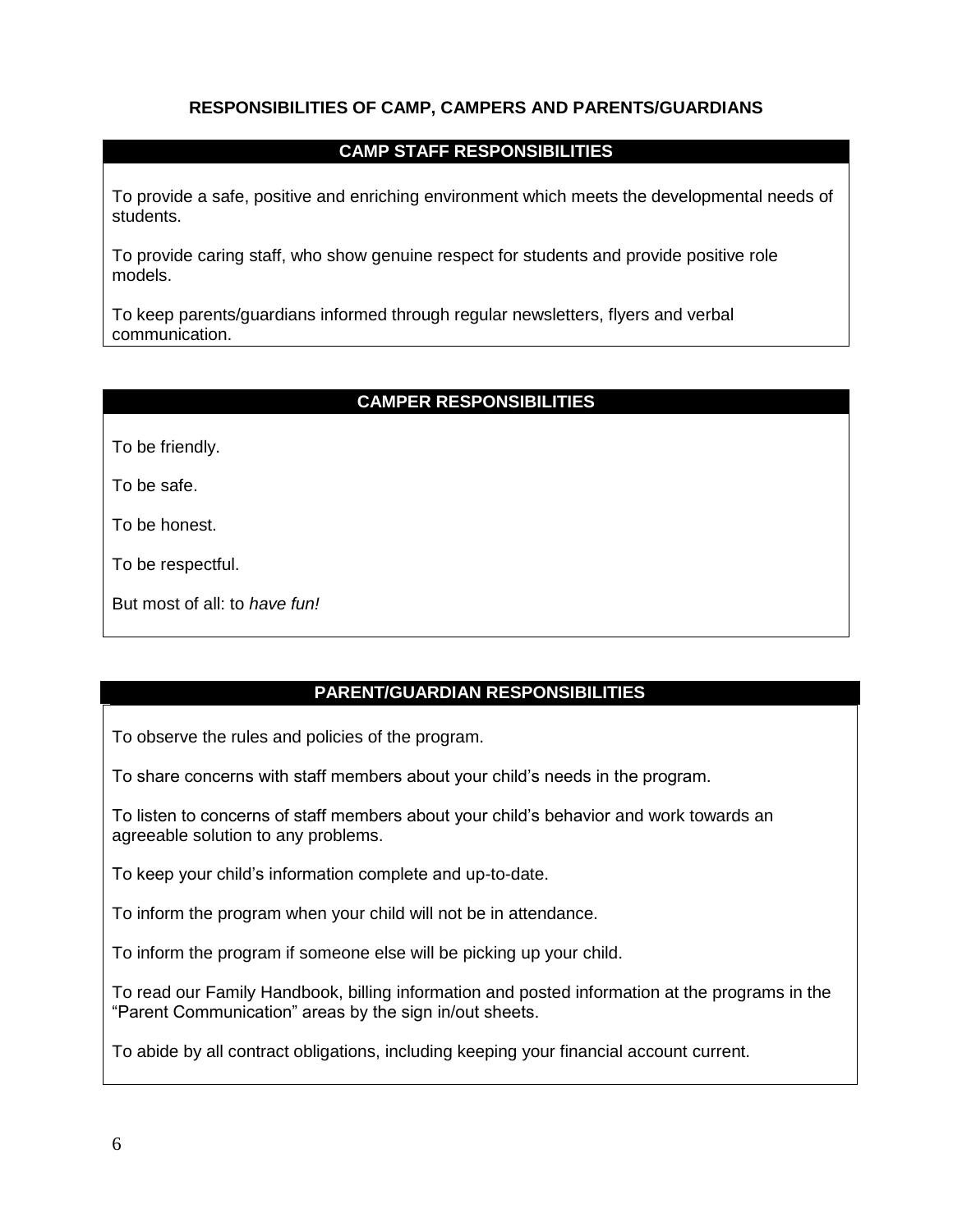# **CHILDREN WITH DISABILITIES**

In determining how the program will be able to serve a child with disabilities, the Program Director, with parental consent as appropriate, shall request information related to the child's participation in the program.

- (a) Based upon available information, the Program Director shall, with the parent's input, identify specific accommodations, if any, required to meet the needs of the child in the program, including but not limited to:
	- Any changes or modifications in the child's participation in regular activities;
	- Any special equipment, materials, ramps, or aids.
- (b) If the accommodations required to serve the child would cause an undue financial burden to the program, the Executive Director of the Adult Learning Center shall provide to the parents written notification and the reasons for this decision. The program shall maintain a copy of this notification in its records.
- (c) In determining whether the accommodations required to accommodate a child with special needs are reasonable or would cause an undue burden to the program, the Program Director shall consider the following factors, which include but are not limited to:
	- The ability to keep the child and the staff safe;
	- **•** Lifting requirements or restrictions;
	- The number of staff members employed by the program;
	- New Hampshire Childcare Licensing rules and regulations;
	- The nature and cost of the accommodations needed to provide care to the child;
	- Ability to secure funding or services from other sources;
	- The impact otherwise of such action upon the program.

#### **ILLNESS**

If a child has symptoms of illness or signs of a communicable disease, he/she will be isolated from the other children while the parent/guardian is contacted. You are expected to pick up your child immediately either at the camp location or if the camp is on a field trip, the field trip location. Failure to do so may result in the child's dismissal from the program. Children sent home must be symptom free for 24 hours before returning to camp. If your child has a communicable disease (Lice, Chicken Pox, COVID, etc.), please notify the camp so we can inform other parents. If your child tests positive for COVID, please notify camp so we can determine your child's return date.

#### **ACCIDENT/EMERGENCIES**

All staff members are certified in CPR and First Aid.

In the event that a child is hurt during camp, a staff member certified in first aid will take care of him/her. The staff member will fill out an accident report, which will include a description of the accident and any treatment given. The parent/guardian will be asked to sign the report. In the event of a medical emergency, the Site Director will call 911 and the parent/legal guardian will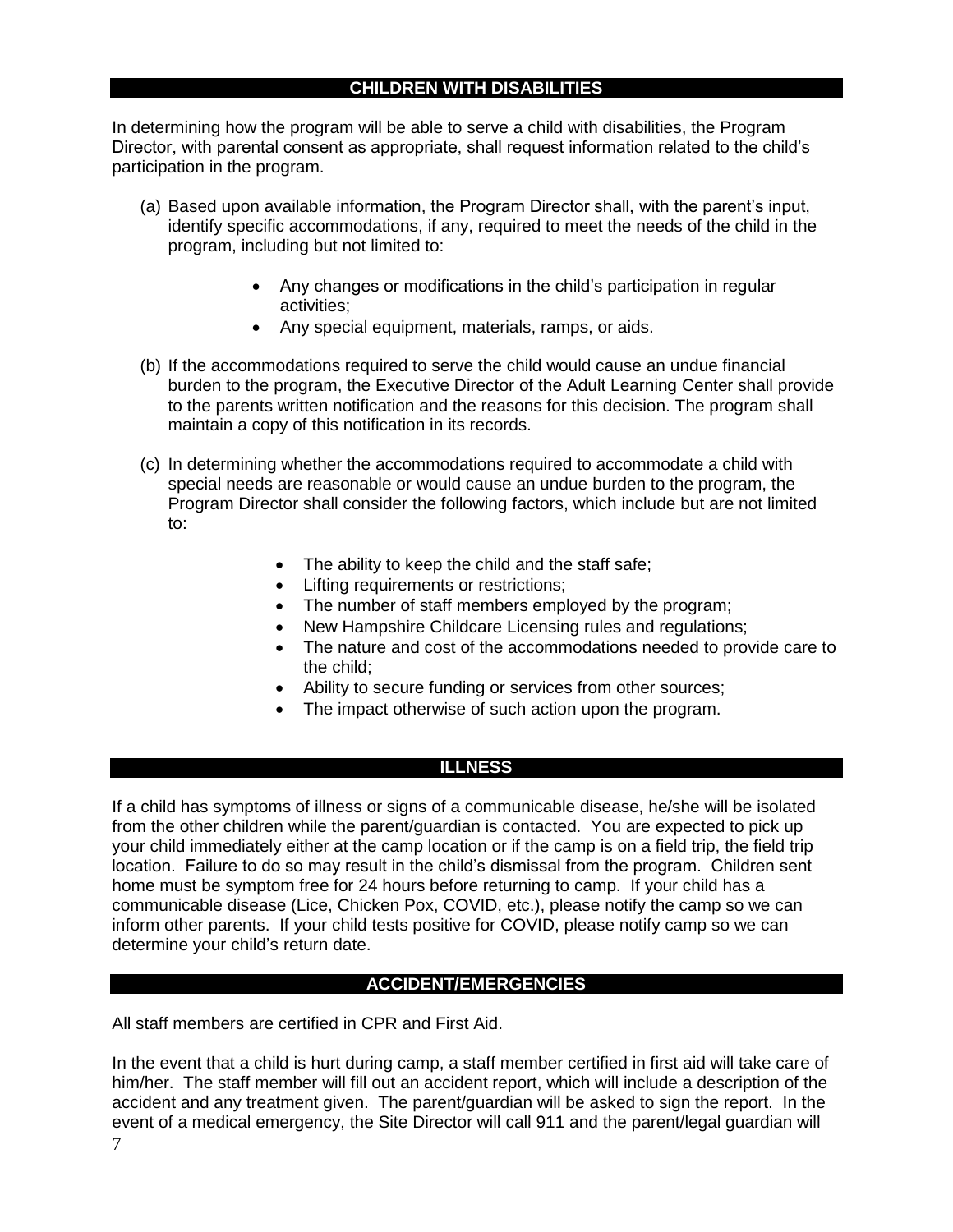be immediately notified. Parents/guardians will be solely responsible for any and all costs associated as a result of such emergencies.

#### **TOILETING**

Please note that all children must be potty trained in order to enroll in camp. A potty-trained child is defined as having control over one's bladder and bowels. Children need to be selfsufficient in the bathroom, including pulling pants up and down, wiping, flushing and washing hands without the assistance of a staff member. For young children who may have occasional accidents, please send a change of clothes daily. If a restroom "accident" occurs and the child does not have a change of clothes, the parent/legal guardian will be contacted to bring a clean change of clothes or pick the child up. We reserve the right to dismiss a child if there is repeated evidence that a child is not potty trained. Parents/guardians should notify the coordinator of any known medical conditions prior to enrollment.

# **MEDICATION**

If your child's registration packet indicates that he or she may require medication to be dispensed while at our program, in order for us to comply with New Hampshire Childcare Licensing requirements, you must provide the medications *on the first day your child is scheduled to attend camp* or at our Summer Adventure Camp open house event (date TBD)**.**  Your child cannot attend the program if the required items are not provided. All forms are available for download on our website at *nashuaalc.org/for-children/adventure-camp/*

# **NON-PRESCRIPTION MEDICATIONS**

If your child requires any non-prescription medication to be dispensed during our program hours, you must provide the following:

- 1) The medication in its original container.
- 2) A "Medication Authorization" form granting permission for our staff to dispense the required medication during program hours, signed by the child's parent/guardian.
- 3) All items must be placed in a labeled Ziploc bag and provided to Camp on the first day your child is scheduled to attend.

Your child cannot attend Camp if the required items are not provided.

# **PRESCRIPTION MEDICATIONS**

If your child requires any prescription medication to be dispensed during our program hours, you must provide the following:

- 1) The medication in its original container, with attached prescription label. The label must include the child's name, medication name, strength, prescribed dose and method of administration.
- 2) If you do not have the prescription label, a Medication Order provided and signed by your child's licensed health care provider is required and must include the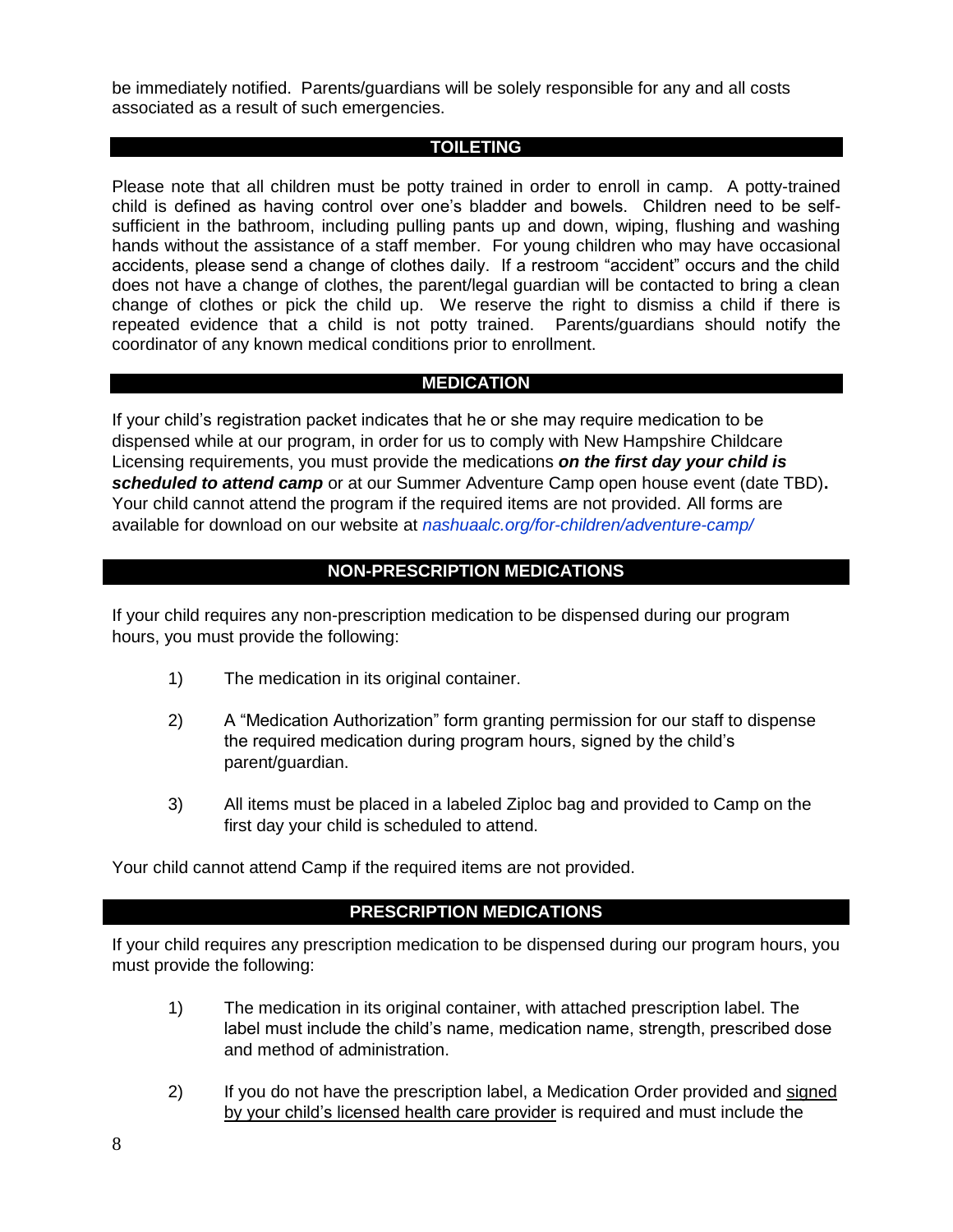child's name, medication name, strength, prescribed dose and method of administration, frequency of administration, indications for usage, maximum dosage allowed in a 24 hour period and any special precautions or limitations regarding administration of the medication.

- 3) A "Medication Authorization" form granting permission for our staff to dispense the required medication during program hours, signed by the child's parent/guardian and licensed health care provider.
- 4) All items must be placed in a labeled Ziploc bag and provided to Camp on the first day your child is scheduled to attend.

Your child cannot attend Camp if the required items are not provided.

# **SEVERE ALLERGIC REACTIONS**

If your child has an allergy requiring medication to be dispensed during our program hours you must provide the following:

- 1) The medication in its original container, with attached prescription label. The label must include the child's name, medication name, strength, prescribed dose and method of administration.
- 2) If you do not have the prescription label, a Medication Order provided and signed by your child's licensed health care provider is required and must include the child's name, medication name, strength, prescribed dose and method of administration, frequency of administration, indications for usage, maximum dosage allowed in a 24 hour period and any special precautions or limitations regarding administration of the medication.
- 3) A "Medication Authorization" form granting permission for our staff to dispense the required medication during program hours, signed by the child's parent and/or Guardian and licensed health care provider.
- 4) An "Allergy Action Plan" completed with photo, dated and signed by both your child's licensed health care provider and the parent/guardian.
- 5) All items must be placed in a labeled Ziploc bag and provided to Camp on the first day your child is scheduled to attend.

Your child cannot attend Camp if the required items are not provided.

**IF YOUR CHILD'S MEDICAL RECORDS INDICATE THEY REQUIRE MEDICATION DURING OUR PROGRAM HOURS AND YOU DO NOT WISH TO PROVIDE THE MEDICATION FOR OUR STAFF YOU MUST DOWNLOAD AND FILL OUT A "MEDICATION RELEASE FORM" FROM OUR WEBSITE OR ASK ONE OFOUR STAFF MEMBERS TO PROVIDE YOU WITH ONE.**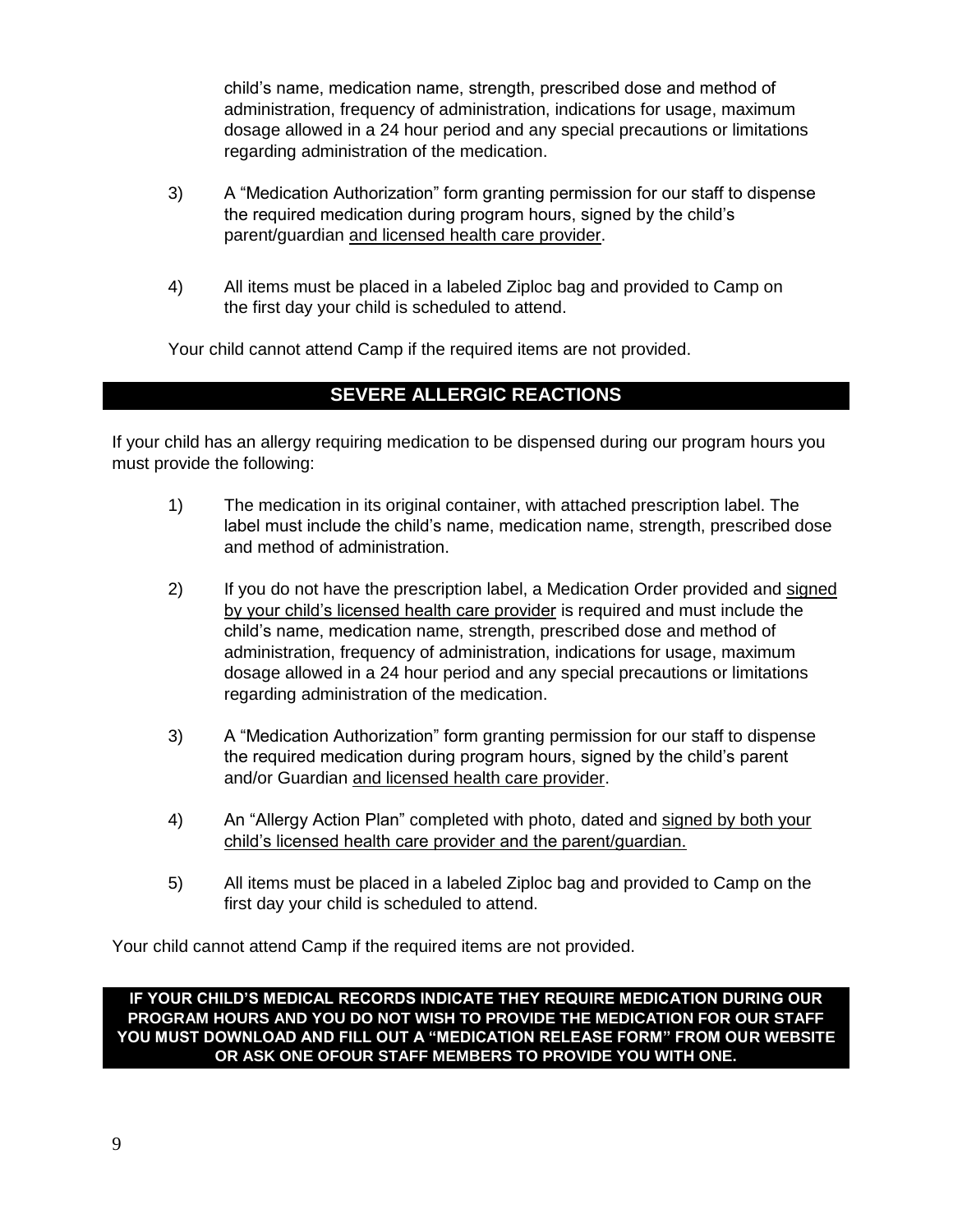#### **FOOD**

USDA approved snacks are served daily. We strive to provide nutritious snacks and request you do not send in afternoon snacks with your child. If your child has any type of food allergy, please inform the Site Directors and we will discuss how to accommodate your child's dietary restrictions.

#### **SIGN IN/OUT PROCEDURES**

Parents/guardians or persons authorized to pick up your child must sign the child in and out of camp each day on the designated sign in/out sheet. Authorized persons must be on the pickup list. Anyone picking up a child must show a driver's license or photo ID. This is for the safety of your child.

We respectfully request that you leave your cell phones in the car when dropping off and picking *up your child.* 

If a person is suspected of being impaired by alcohol or drugs, the child will not be released. The Site Directors will be notified. An alternate emergency designee will be called. If the individual is the child's parent and if the parent insists on taking the child, the police will be notified. This measure is taken for the safety of your child.

Parents/guardians shall be afforded equal access to their child as provided by law. The ALC cannot, without a certified Court Order, limit access of one parent/guardian by request of the other, regardless of the reason. Should a situation present itself wherein one parent/guardian does not wish the other have access to their child, the concerned parent/guardian should keep the child with them until a certified Court Order can be obtained. The ALC's rights to retain a child are secondary to the other parent's/guardian's rights.

# **EMERGENCY PHONE CALLS**

We have a phone system in place in the event that you need to contact a staff member in an emergency. The phone number will be posted and available the first day of camp. Please respect that this number is for emergencies only such as illegal pickups, dangerous situations and such. Please call AND text these numbers. These numbers will be available at the start of camp. Use the voicemail extension 603-882-9080 X2320 for all other needs. This voicemail extension is checked periodically throughout the day.

#### **STUDENT DRESS**

Children may not wear clothing that advertises alcohol or tobacco, contains profanity, or promotes the use of illegal substances. Should this happen, the parent/guardian will be called to bring in a change of clothes or pick their child up. "Flip-flops" are not allowed at camp. Shoes/sandals must have a back to keep them on your child's feet.

Camp T-shirts/tank tops must be worn on trip days. NO T-SHIRT/TANK…NO TRIP…NO EXCEPTIONS! We will notify you of trip changes as soon as possible. All children attending camp on trip days are expected to go on the trips. No staff remains at camp.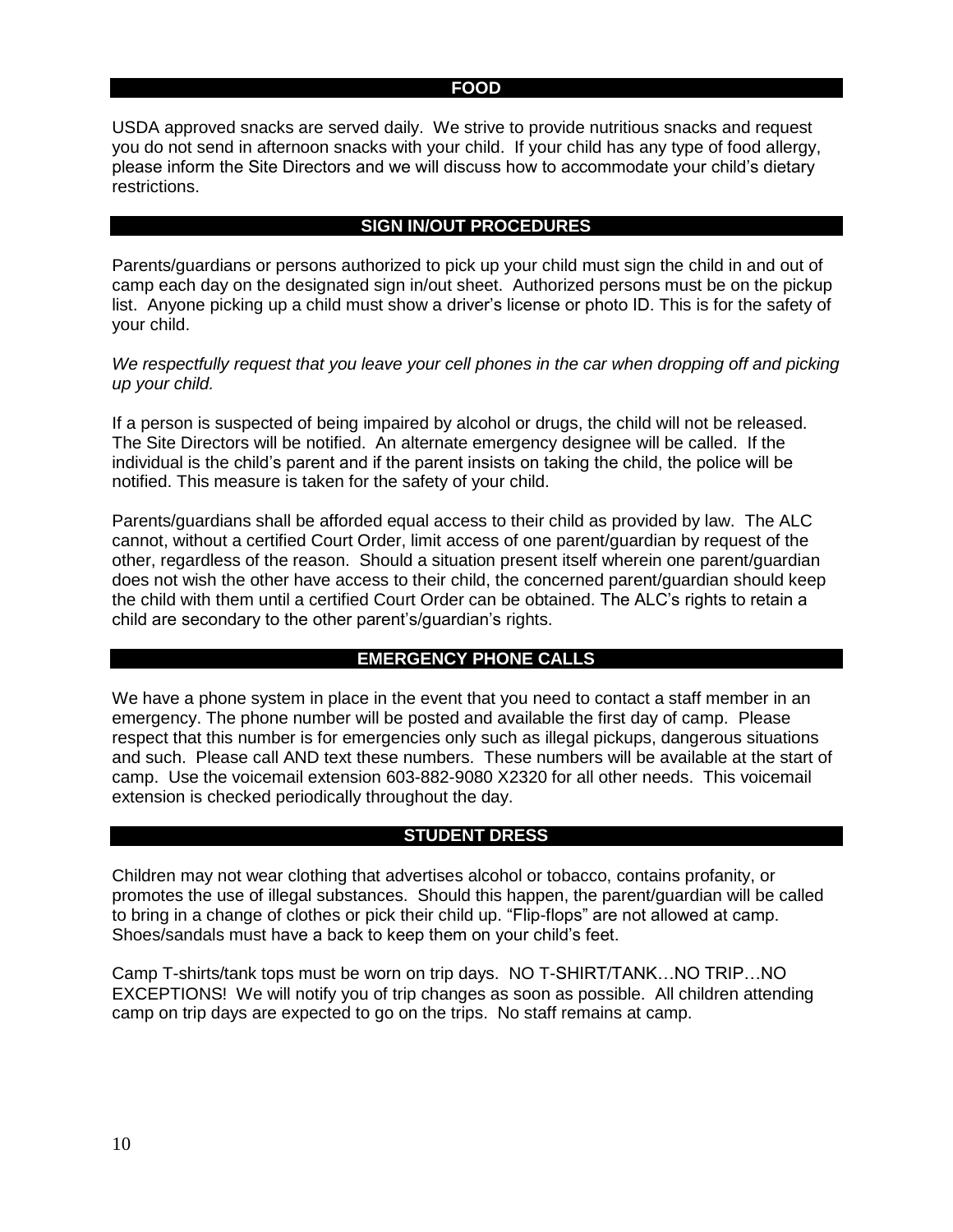#### **SUNSCREEN**

It is strongly recommended that parents apply sunscreen to their child prior to arriving at camp each morning. New Hampshire Childcare Licensing requires written permission from parents/guardians to allow sunscreen be kept at camp for application during program hours. Adventure Camp does **NOT** supply sunscreen. Please provide sunscreen in the original container labeled with your child's name (spray is preferred for easy application). Staff members will have children reapply sunscreen multiple times throughout the day. If your child is particularly sensitive to the sun, a hat and SPF clothing may also be appropriate. In this case, please remind your child to keep his/her hat on throughout the day.

#### **SWIMMING**

All children walk to Crown Hill Pool for private swim time on Mondays, Wednesdays and Thursdays. At the pool, safety is our number one priority. We will have trained lifeguards on duty at all times as well as our own staff to supervise children. The State Parks provide lifeguards.

A swim test must be passed in order for children to swim past their belly button. Children must be able to swim the length of the pool and tread water for one minute. Adventure Camp staff members reserve the right to make the decision if a child demonstrates the skills to pass. Staff members will remove a child from the pool if they are not being safe. Children are welcome to retest each Monday.

#### **FIELD TRIPS**

All children attending camp on field trip days are expected to go on the trips. Please remember that there is no care for children who do not attend the field trip. All children must wear their camp T-shirt/tank top on all field trips. This is to help identify our campers. NO SHIRT/TANK TOP – NO TRIP – NO EXCEPTIONS! Adventure Camp cannot guarantee extra shirts will be available for you to purchase on a trip day. We will notify you of trip changes as soon as possible.

#### **BUS**

All children must follow the instructions of the staff/driver at all times. Children are expected to keep their body parts inside the bus at all times. Children will remain seated, sitting on their bottoms, until they reach their destination and the bus has stopped. Unacceptable behaviors include but are not limited to: excessive noise, profane language, obscene gestures, fighting or other acts of physical or verbal aggression, throwing things on, or out of the bus, or anything that would create a safety hazard for the other passengers. Emergency doors are for emergency use only. Vandalism or defacing the bus is not acceptable and will be reported to the appropriate authorities. Children are expected to sit three per seat if necessary per New Hampshire state law. Aisles and emergency exit doors are to remain clear at all times. Bus drivers are responsible for safe bus operation and their decisions and request are to be followed. Riding on the bus is a privilege and will be taken away if rules are not followed.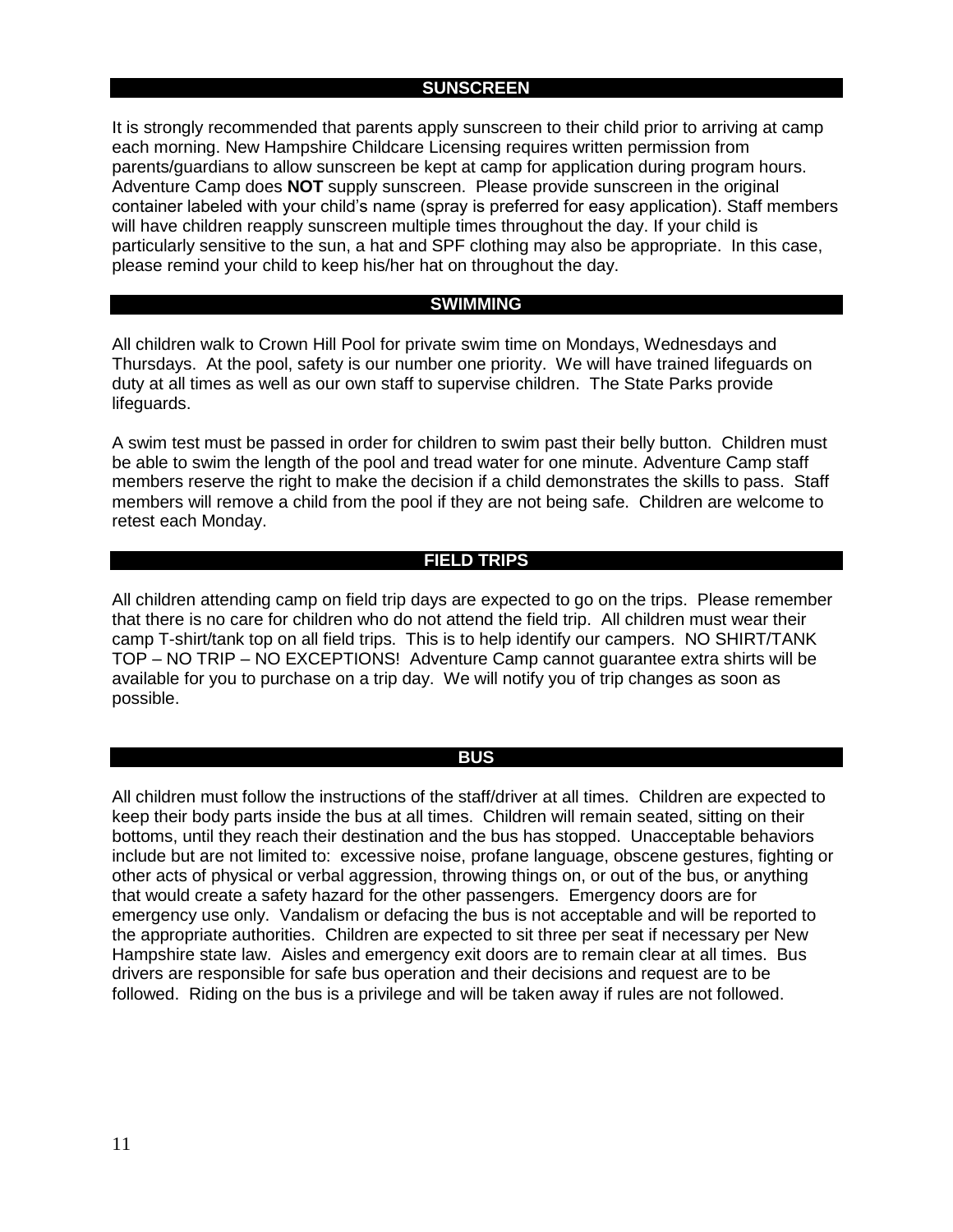#### **ELECTRONICS**

Our electronics policy is designed to encourage your child to spend more time enjoying all the activities camp has to offer, give your child a much needed break from to world of technology, and ensure your child is not exposed to inappropriate material. Adventure Camp is a screen free zone.

- Children are NOT permitted to have a cell phone at camp.
- Children are NOT permitted to have Apple watches, Fitbit, Garmin, etc. Any watch or wearable activity-tracking device is strictly prohibited.
- Children are NOT permitted to have laptops, netbooks, iPads, eReaders, Gameboys, PSPs, Nintendos, DSs, etc. Any electronics that give access to the internet while at camp are not allowed. We have plenty of board games and card games that will allow children to socialize and interact with one another.

Prohibiting electronics at camp allows children to develop independence and a strong sense of self. It allows them to make new friends, take responsibility for themselves, and learn how to problem solve. We believe being at camp is an opportunity for your child to experience a world beyond home.

#### **TOYS**

Adventure Camp does not allow toys from home to be brought to camp. This includes Pokémon/trading cards, Legos, etc. as they can get lost, stolen or broken. Camp does not assume responsibility for lost, stolen or damage items brought from home.

#### **CHILD ABUSE AND NEGLECT**

New Hampshire State law requires all Adventure Camp staff to report suspected cases of child abuse or neglect to the proper authorities.

#### **SEXUAL HARASSMENT**

Sexual harassment is a serious problem at all educational levels. Any adult language or actions that are exhibited by a child that cause a feeling of an offensive or intimidating environment will not be tolerated. It will result in an immediate suspension. If there is a second offense, it will result in disenrollment from the program.

#### **PARENT/GUARDIAN COMMUNICATION**

There will be weekly updates posted on our parent information board to keep you informed of our activities or any changes in the camp program such as fieldtrip information. Parents/guardians are encouraged to make themselves aware of such updates by regularly checking the information board and watching for special notices posted. Please also check out our Facebook and Instagram postings for insight to your child's activities during our camp day!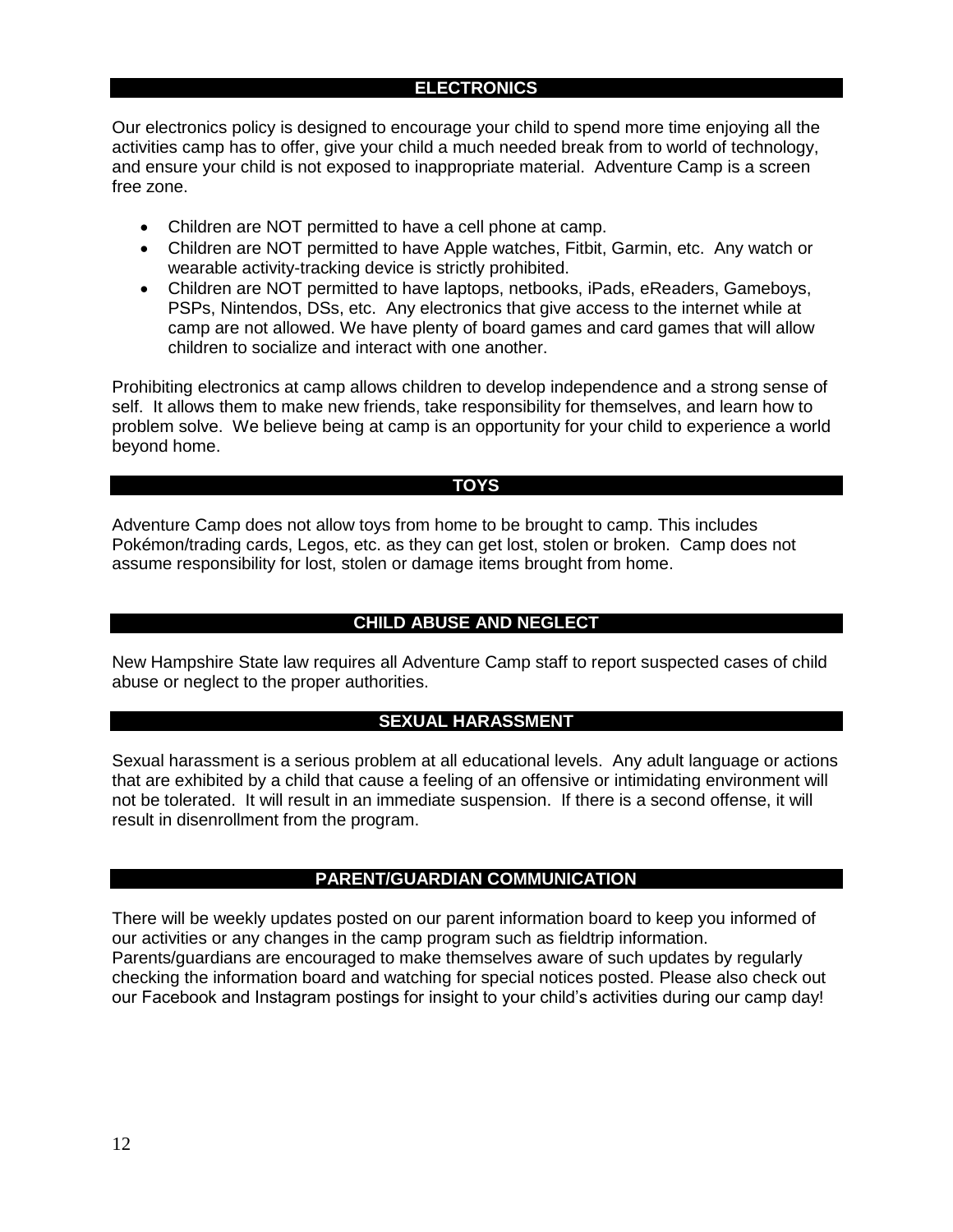# **PARENT/GUARDIAN CODE OF CONDUCT**

Parents/guardians and our staff members are role models for children and must therefore act accordingly. At no time is it acceptable for a parent/guardian or any other adult to engage in an argument or threaten our staff who works with the children. Such actions may result in loss of child care services. When at the camp, parents must refrain from:

- Physical punishment of children
- Verbal abuse, yelling, swearing or cursing
- Threatening staff, other parents, or children
- Smoking
- Quarreling with other parents or staff
- Disciplining other people's children

# **BEHAVIOR MANAGEMENT**

- The philosophy of the ALC's Adventure Camp program focuses on caring, honesty, respect and responsibility. We want every child to be successful in our camp. We strive to provide all children with a safe and positive camp experience and encourage children to interact positively with other children and staff and make good choices. It is important that we value each child as an individual. Should a discipline problem arise, we will handle each situation on an individual basis. Staff are trained to provide guidance and support when addressing a disciplinary issue.
- Behaviors that are contrary to our standards will not be accepted. Examples of this include but are not limited to are disrespect, teasing, taunting, name calling, profane language or swearing, using language or actions sexual in nature, continuous disruption/uncooperative behavior, consistently disregarding the rules and authority of the staff, vandalism, bullying, encouraging others to exclude a child from the group, or causing harm to his or herself, another child or a staff member.
- Our staff will document any threat a child makes to bodily harm another child or staff person. We are required to take these threats seriously. Any threat may result in a suspension from the program.
- Violent behavior will result in an immediate suspension.
- If a child bites another child or a staff member, they will be suspended for 3 days. If there is a second incident, the child will be terminated from the program.
- If a child purposely runs away from the program, the parent/guardian will be contacted immediately. We will attempt to retrieve the child without compromising the safety of the other children. If the child leaves the building, the police will be called and the child may be terminated from the program.
- Should a child cause damage to any property as a result of inappropriate activity or behavior during Adventure Camp program hours, the ALC reserves the right to charge the parent/guardian for any and all costs necessary to repair or replace the damaged items or property.
- If a child's behavior proves to be consistently disruptive or unacceptable, demands consistent individual attention or requires supervision to the level that the entire group is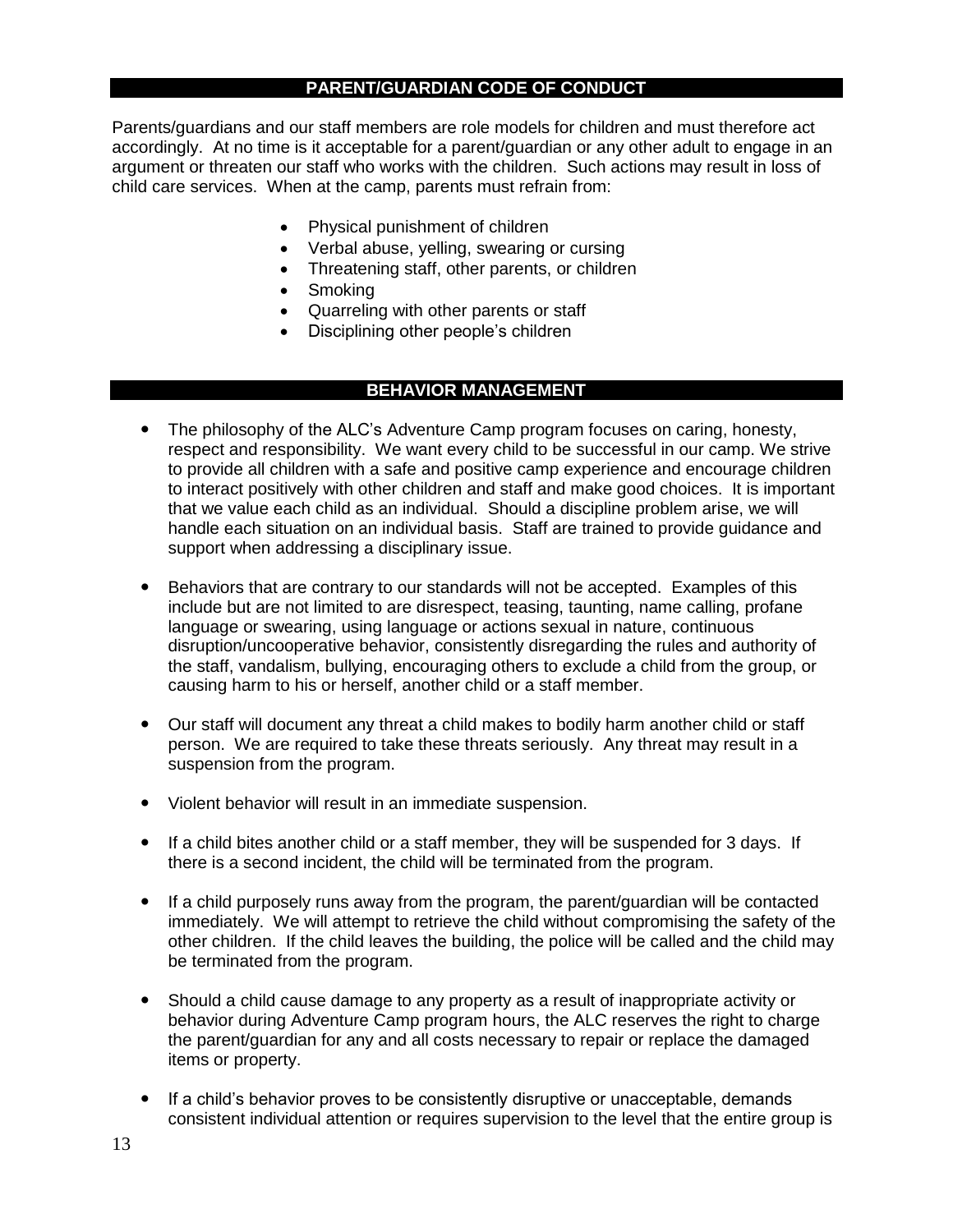compromised, the parent and/or legal guardian will be informed and the child issued a warning. Should the disruptive behavior continue, it will result in a day off from our program. No refunds will be issued. If all attempts to correct the child's behavior fail, the program reserves the right to terminate the child's enrollment. When appropriate, a one week notice of termination will be given to the parent/guardian.

- If a child's actions poses an imminent serious safety risk to the child or others that could result in serious bodily harm, or inflict damage to property which will create a substantial risk of serious bodily harm to the child or others, the child care staff may provide physical intervention in accordance with Child Care Licensing Rule He-C 4002.18(g). This includes moving the child to another area, holding the child as gently as possible and as briefly as necessary to protect the child and others.
- Our staff will inform parents/guardians of any disruptive or unacceptable behaviors that occur. Parents/guardians are encouraged to discuss better ways to deal with the situations that transpired with their child. If there are questions or concerns regarding any incident involving your child, our staff will be happy to discuss them with you at an appropriate time, in person or via telephone. As with any disagreement, viewpoints of the people involved may vary greatly. If a mutual resolution cannot be reached, you are encouraged to speak with the Adventure Camp Coordinator. Please remember that at no time is it acceptable for a parent, legal guardian or any other adult to engage in an argument or threaten our staff who work with the children. Examples of such behavior include but are not limited to: loud voices in front of the children, profane language or threatening physical harm. This type of behavior could result in your child's termination from our camp. program
- The ALC reserves the right to suspend or terminate the enrollment of any child when the safety of the other children or staff is compromised, the child has run away, a repeat offender, or it is in the best interest of the program. No refunds will be issued.

#### **ADVENTURE CAMP REMINDERS**

- Adventure Camp is held at 40 Arlington St., Nashua, NH 03060
- Adventure Camp voicemail is 603-598-9268 X2320
- The mailing address for Adventure Camp is: ATTN: Adventure Camp, Nashua Adult Learning Center, 4 Lake Street, Nashua, NH 03060.
- Adventure Camp begins Tuesday, June 28 and ends Friday, August 19, 2022.
- Camp hours are from 7:00 AM 6:00 PM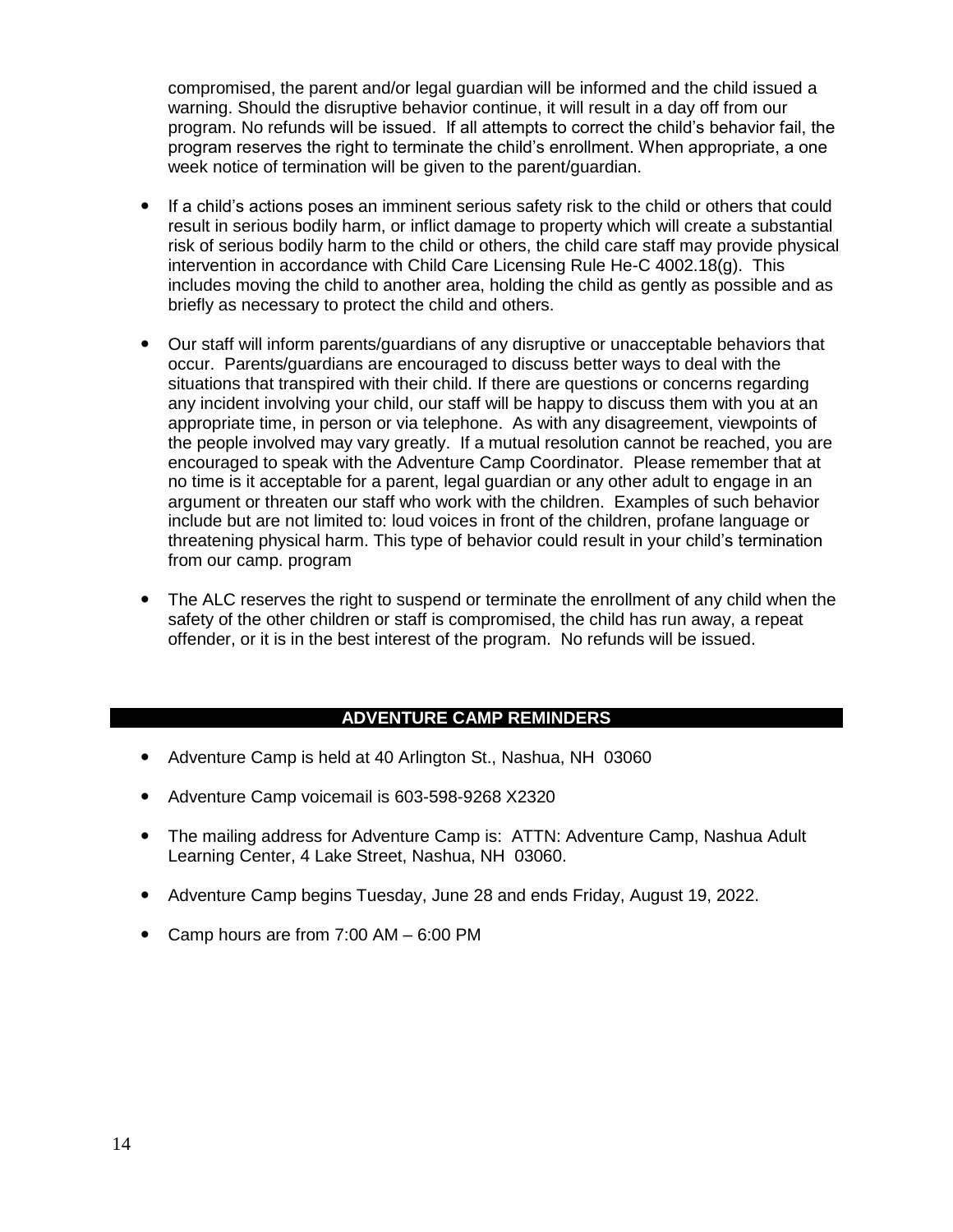# **WHAT TO BRING DAILY**

*Please label everything with your child's name*

- $\checkmark$  Bathing suit and towel
- $\checkmark$  Sunscreen
- $\checkmark$  A healthy AM snack and a drink
- $\checkmark$  A non-refrigerated and non-microwavable lunch, including a drink
- $\checkmark$  Closed toed shoes and socks for fieldtrips (sandals may be worn at camp as long as they have a backing to keep them on…**NO FLIP-FLOPS**

| <b>School Age Care Coordinator: Christina Bunis</b> | Tel. 603-882-9080 x2238.    |
|-----------------------------------------------------|-----------------------------|
|                                                     | Email: cbunis@nashuaalc.org |

**Adventure Camp Coordinator: Casey Charron** (on site)

*Any items not claimed by the end of camp will be donated to local charities.*